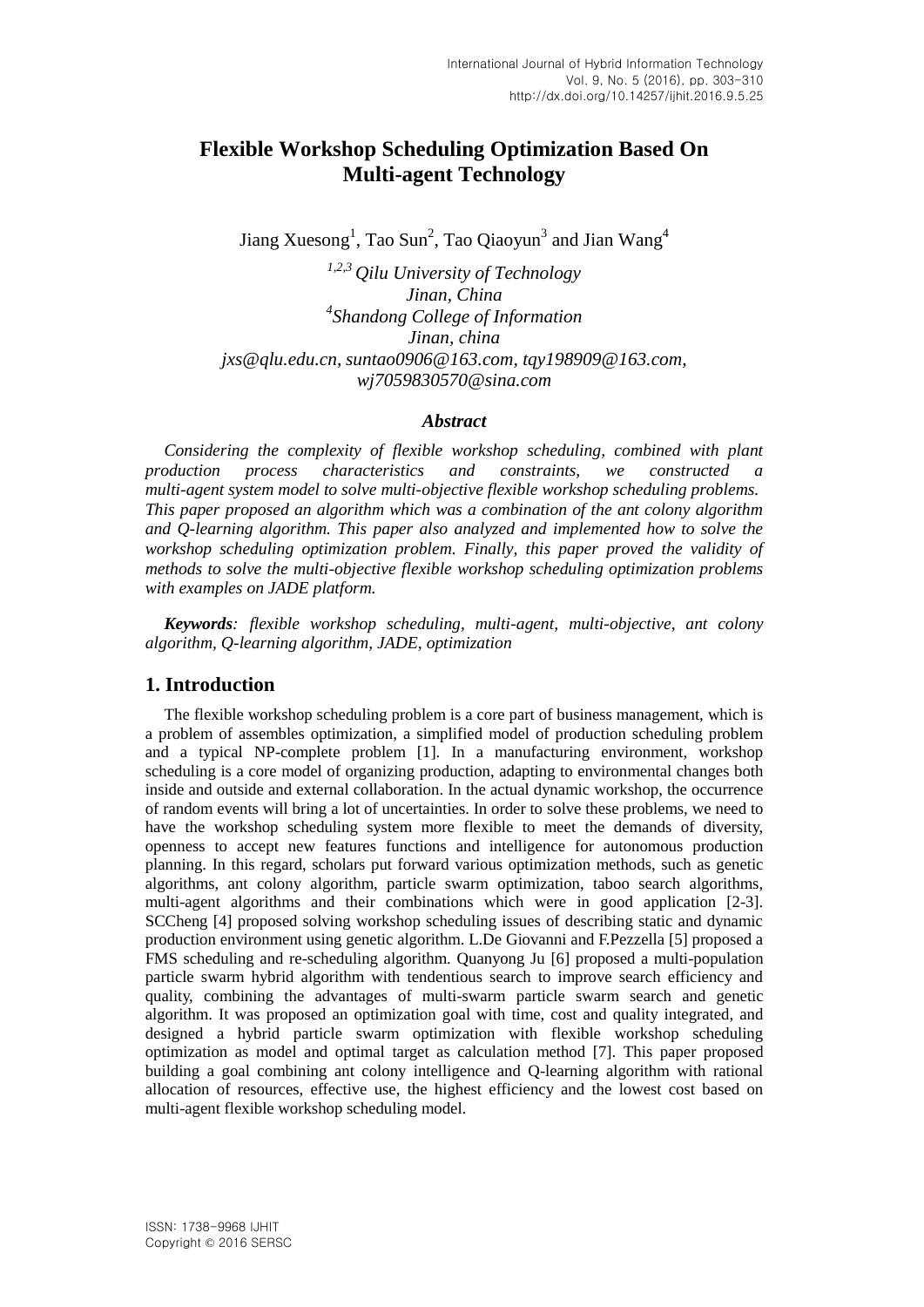# **2. Multi-objective Flexible Workshop Scheduling**

## **2.1 Problem Description**

The flexible job-shop scheduling considers  $n$  jobs to be processed on  $m$  machines, where each job *i* consists of a sequence of  $n_i$  operations  $V_{ij}$  j=1, 2, ...,  $n_i$ . For the flexible job-shop scheduling, it needs to determine both the assignment of machines and the sequence of operations on all the machines to optimize multiple scheduling objectives under the conditions meet the constraints.

Given the flexible workshop scheduling problem, some assumptions are made as follows: All jobs can be started at time 0.All machines are available at time 0.Each machine can process only one job at a time. Each job can be processed by only one machine at a time. Each machine cannot be interrupted before it finishes the job's work. The process of an operation cannot be interrupted once started. Machine breakdown does not occur, which means all machines are continuously available throughout the production stage.Job transportation time among machines is not considered.

## **2.2. Mathematical Model**

In this paper, the following three objectives which include the minimum processing cost, the shortest processing time and the highest rate of qualified products are to be optimized. Mathematically, the corresponding optimization model is described as follows:

 *<sup>i</sup> N n f x t* (x) min (1) *ijk ijk* 1 *i j* 1 1

$$
f_2(\mathbf{x}) = \min \sum_{m=1}^{M} \sum_{i=1}^{N} \sum_{j=1}^{n_i} c_{ijk} x_{ijk} = \min \sum_{m=1}^{M} \sum_{i=1}^{N} (\sum_{j=1}^{n_i} E_{ijk} x_{ijk} + \sum_{j=1}^{n_i} V_{ijk} x_{ijk})
$$
(2)

$$
f_3(x) = \max \sum_{m=1}^{M} \sum_{i=1}^{N} h_{ij}
$$
 (3)

(3)  

$$
\sum_{k=1}^{M} S_{ijk} x_{ijk} \ge \sum_{k=1}^{M} \Big[ (S_{i(j-1)k} t_{i(j-1)k}) \Big] x_{i(j-1)k}
$$

$$
X_{ijk} = \begin{cases} 1, & \text{if } V_{ij} \text{ is done on machine } k \\ 0, & \text{elsewhere} \end{cases}
$$
 (5)

$$
R_{ijmnq} \begin{cases} 1, & \text{if } V_{ij} \text{ is done on machine i in priority } m \\ 0, & \text{elsewhere} \end{cases}
$$
 (6)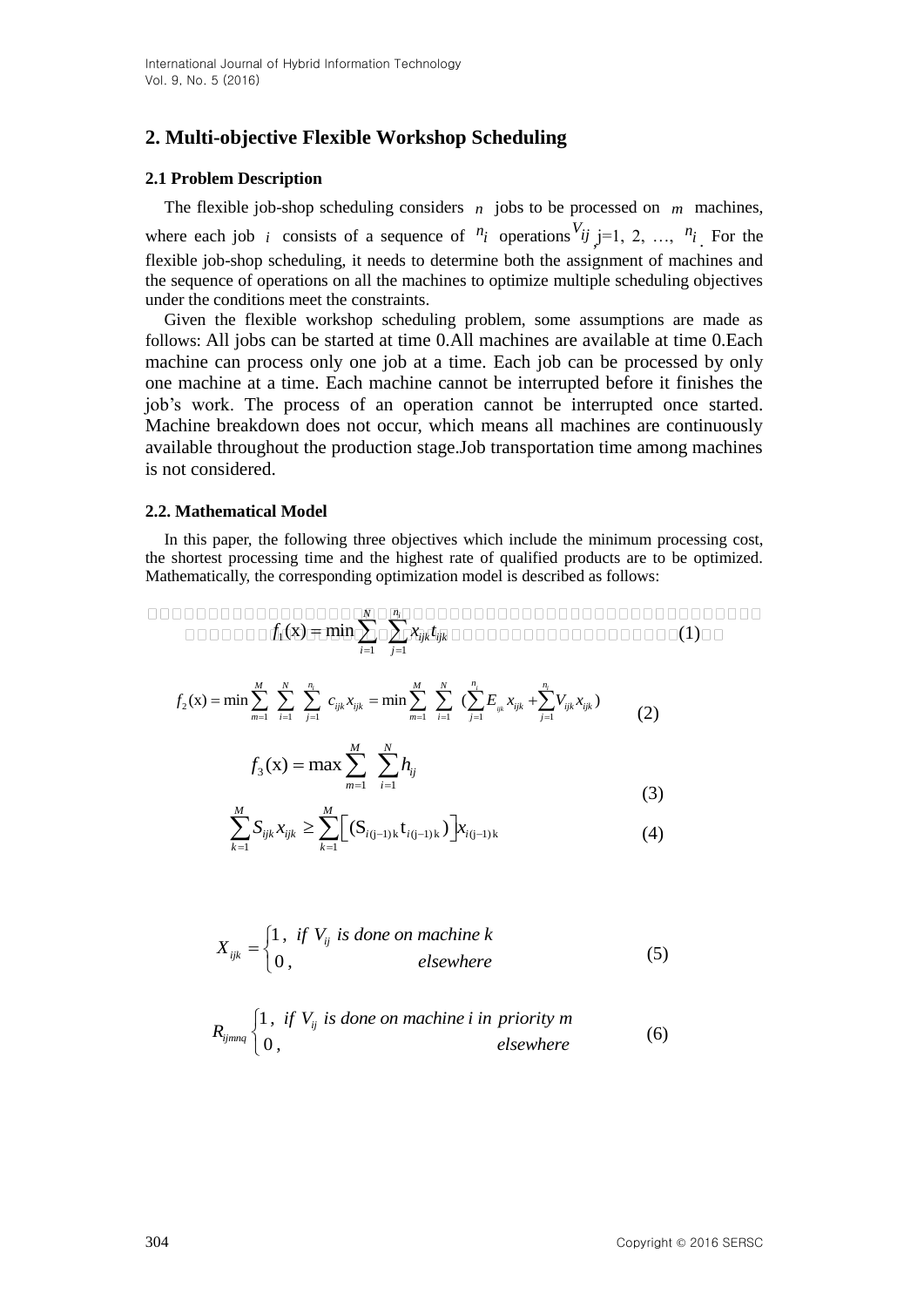| $\boldsymbol{n}$ | Number of jobs                                                                             | $V_{ij}$    | The <i>i</i> operation of job $i$ ;                                                                      |
|------------------|--------------------------------------------------------------------------------------------|-------------|----------------------------------------------------------------------------------------------------------|
|                  |                                                                                            |             |                                                                                                          |
| $\mathfrak{m}$   | Number of machines                                                                         | $h_{ij}$    | Product performance indicators                                                                           |
| $X_{ijk}$        | The operation $\beta$ of job $\dot{i}$ is assigned to machines<br>$\boldsymbol{k}$         | $t_{ijk}$   | Completion time of the operation $\frac{1}{2}$ in job $i$ by<br>machine $k$                              |
| E<br>ijk         | Machine cost of operation $V_{ii}$ on machine $k$                                          | $S_{ijk}$   | Start time of operation $V_{\text{L}}$ on machine $k$                                                    |
| $c_{ijk}$        | the $i$ step of the operation on the $\prime$ path of the<br>machine $k$ processing costs; | $R_{ijmnq}$ | Sequence between operation $\phi$ on the machine <i>M</i><br>and operation $\beta$ on the machine $\eta$ |

We use the following notations:

### **2.3. Restrictions**

Time constraints: the adjacent processes of the same job should be started chronologically according to technological requirements.

Resource constraints: you must complete the current task before starting the next one on the same machine. No machine can process two jobs in both same and different processes synchronously.

Other constraints: any process can only be processed on a machine at a fixed time.

## **3. Workshop Scheduling Multi-agent Mode**

Multi-agent system is composed of many independent and coordinating agents, each of which has different solutions and functions. These agents communicate, cooperate and solve complex problems according to pre-appointed protocols [8].Through the collaboration among agents, machines have intelligence, and the automation and optimization of job scheduling will be implemented. In the workshop scheduling, Multi-agent system mainly consists of by a global agent, management agent, machine intelligence agent and the job agent. Each agent is dynamically scheduling the workshop through pre-appointed protocols of unified communications, and makes decisions by tender, negotiation, *etc*. Using the multi-agent architecture, the system will not entirely collapse as a result of some part error, which is helpful to improve the stability of the system. Moreover, implementing distributed decision-manufacturing system, the system has strong robustness and scalability [9]. The Figure of the multi-agent system dynamic scheduling model is as follows.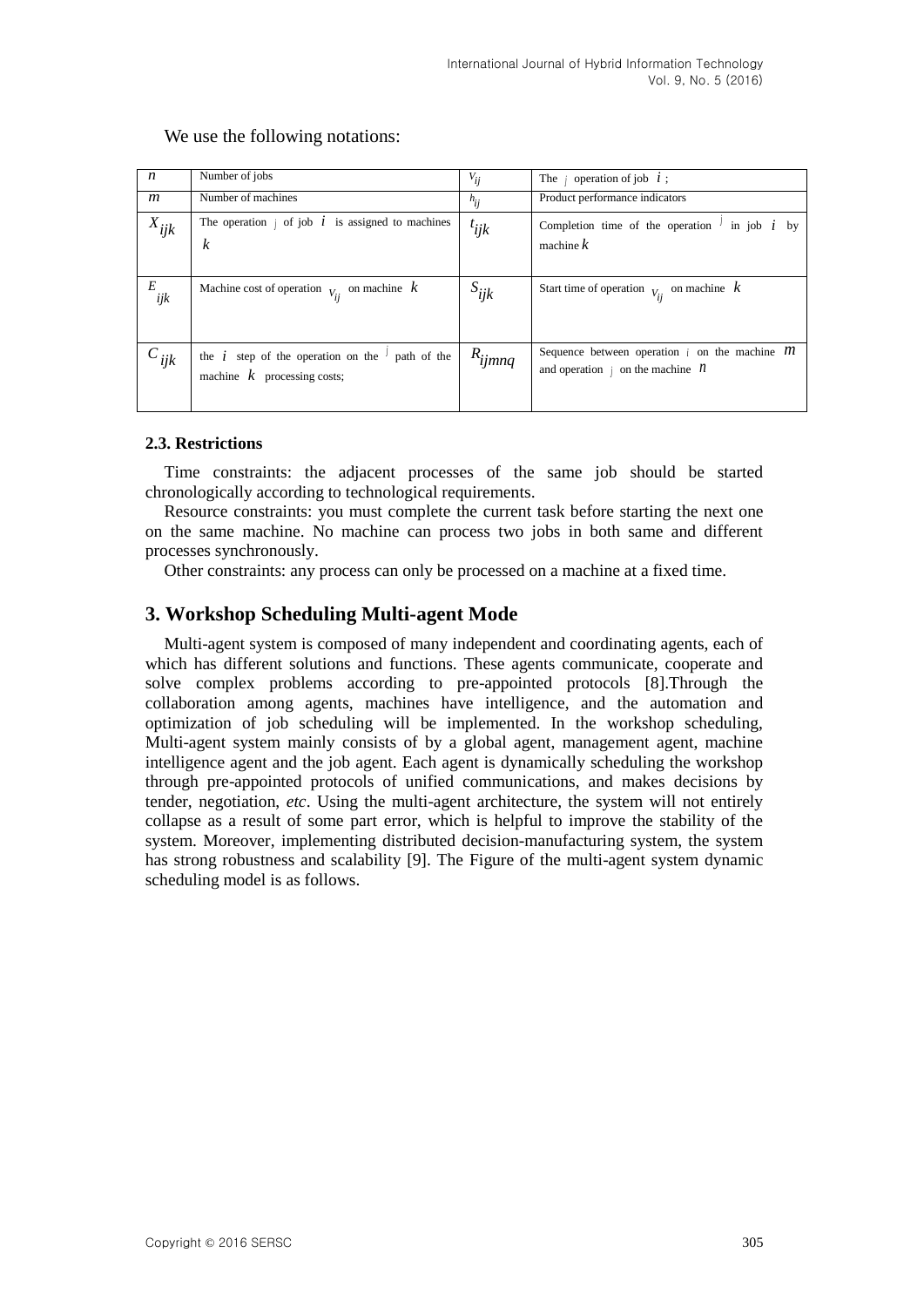International Journal of Hybrid Information Technology Vol. 9, No. 5 (2016)



**Figure 1 Multi-Agent System Dynamic Scheduling Model**

Scheduling system works as follows:

step1: Global agent builds participants assembles of this schedule, and creates a temporary multi-agent system;

step2: the job agent and the machine intelligence agent invite bids by CNP, and determine the initial scheduling scheme. Each job agent submits their scheduling result to the management agent;

step3:the management agent sends the initial scheduling scheme to all machine intelligence agents, then each machine intelligence agent has the scheme locally optimized through Q- learning algorithm and sends the best solution back to the global agent;

step4:the global agent makes a global optimization and gains the optimal scheduling scheme by calling the ant colony optimization algorithm.

### **4. Q-Learning Algorithm**

Q-learning is one of the main algorithms, which was firstly proposed by Watkins in his doctoral dissertation in 1989 [10]. A key assumption, which Q- learning is based on, is that the interaction between the intelligent agent and the environment can be regarded as a Markov decision process (MDP), which means the current state and the selected action of the intelligent agent determine a fixed state transition probability distribution and the next state, and obtain an instant reply. The goal of Q- learning is to find a strategy to make the largest profits in the future.

#### **4.1 Algorithm Description**

In Q-learning,  $Q(s_t, a_t)$  represents an action of at according to some kind of strategy in a state of st. Each Q (s, a) corresponds to a Q value, which decides to choose an action during the learning process. Q value is the total profits, if the current relevant action is implemented according to some kind of strategy. The optimal Q value is the total profits when the current relevant action is implemented according to some kind of strategy. Its definition is as follows:<br>  $Q(s_t, a_t) = Q(s_t, a_t) + a_t [r(s_t, a_t) + \gamma \max_{a_{t+1}} Q(s_{t+1}, a_{t+1}) - Q(s_t, a_t)]$  (7) definition is as follows:

definition is as follows:  
\n
$$
Q(s_t, a_t) = Q(s_t, a_t) + a_t [r(s_t, a_t) + \gamma \max_{a_{t+1}} Q(s_{t+1}, a_{t+1}) - Q(s_t, a_t)]
$$
\n(7)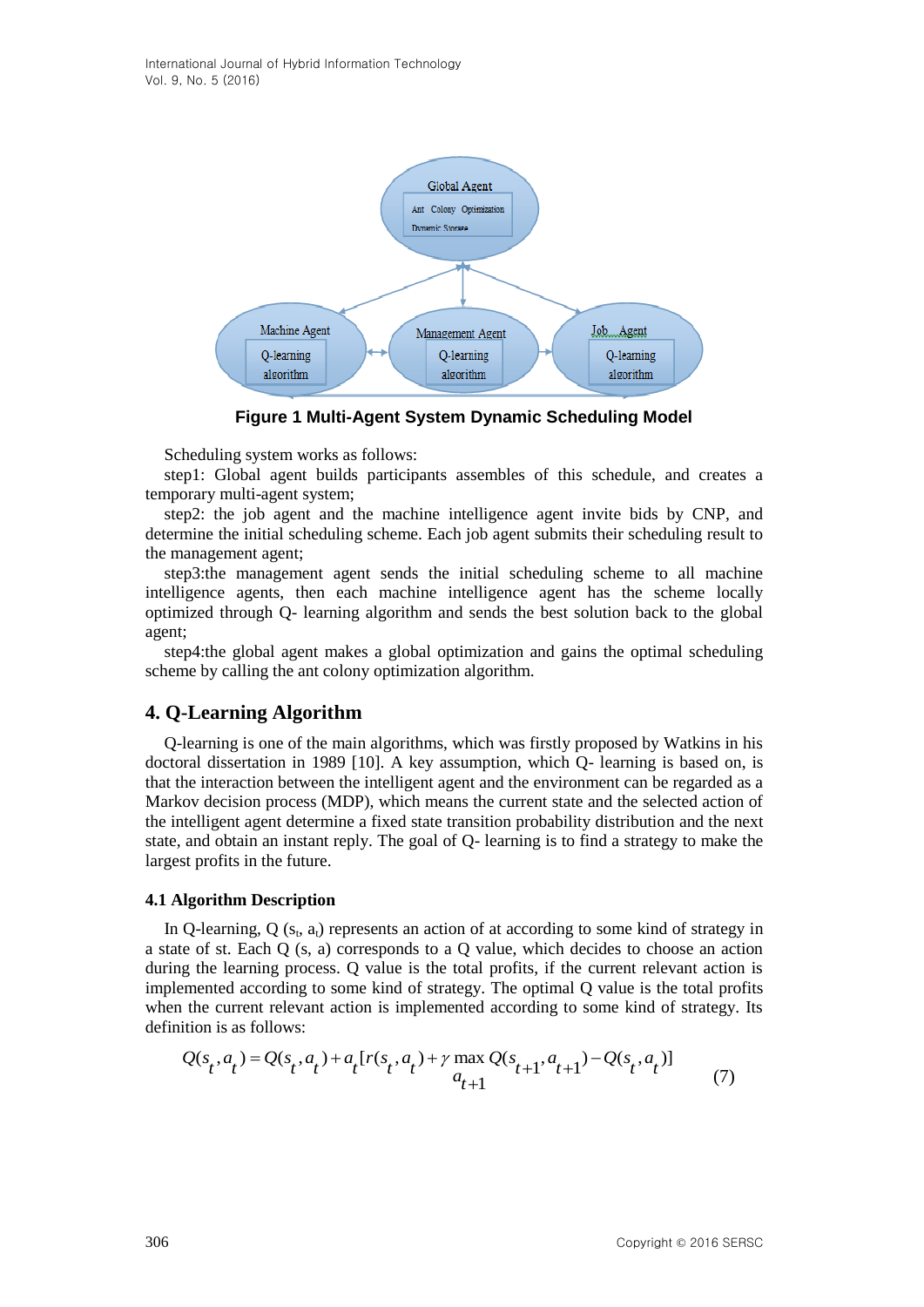In this formula,  $a_t$  represents the learning factor;  $\gamma$  is the discount factor;  $(s_t, a_t)$ means the state - action pair at t time;  $\int_{t+1}^{s}$  is the state at t+1 time.

Q learning chooses the optimal strategy according to the formula below:

$$
\pi^*(s_t) = \arg\max_{a_t} Q(s_t, a_t)
$$
\n(8)

As can be seen by the formula above, the optimal strategy when Q learning chooses the action is helpful to make the best cumulative profits. According to the formula, the machine intelligent agent and the job agent take actions, and acquire the optimal action steps through value analysis.

### **4.2. Algorithm Steps**

The algorithm steps of the machine intelligent body are as follows: Initialize Q(s,a) arbitrarily; Repeat (for each episode); Initialize s; Repeat (for each step of episode); Choose a from s using policy derived from Q(e.g., -greedy); Take action a,observe r,s'  $Q(s,a)$ ( $s_t$ ,  $a_t$ ) +  $a_t$ [ $r(s_t, a_t)$  +  $\gamma$  max  $Q(s_{t+1}, a_{t+1}) - Q(s_t, a_t)$ ]<br>  $a_{t+1}$ *r*<sub>5</sub><sup>3</sup><br>  $Q(s_t, a_t) + a_t [r(s_t, a_t) + \gamma \max_{a_{t+1}} Q(s_{t+1}, a_{t+1}) - Q(s_t, a_t)]$  $+ a_t [r(s_t, a_t) + \gamma \max_{a_{t+1}} Q(s_{t+1}, a_{t+1}) - Q(s_t, a_t)]$  $s \leftarrow s$ ;

Until s is terminal;

## **5. Global Ant Colony Optimization Algorithm**

Although Q- learning algorithm can achieve a local optimization to certain extent, it does not represent a global optimization. This paper introduces ant colony optimization algorithm to optimize the overall agent. In ant colony algorithm, the solution to each optimization problem is to search an ant in space. The ants update rules through the pheromone and update the optimal solution through the state transition rules in each iteration.

### **5.1. Algorithm Description**

Ant colony algorithm, firstly proposed by MDorigo [11], an Italian scholar, is a new heuristic optimization algorithm inspired by ant behavior in nature, which can be applied to the swarm intelligence algorithm of a variety of optimization assembles problems.

Ant colony algorithm simulates the mechanism of ants' finding the shortest path from the nest to food sources and the path back to the nest in nature. Ants communicate with each other through the pheromone. When moving, ants disseminate the pheromone on the path, through which ants can communicate with each other. They do not communicate with each other individually; however they just do so by changing their common environment. The individual impacts the behavior of others by changing their environment, which forms a positive feedback mechanism. The shorter length the road is, the more ants pass, the more pheromones are gathered. Ants tend to choose the path with more pheromones, through which they eventually find the shortest path over a period time.

This algorithm adds an external set of BP (t). When many ants go into BP (t) at the same time, in order to distinguish the pheromone increment of each ant,  $\Theta(t)$ , which is the minimum distance between the ith ant which is the last one going into BP (t) and the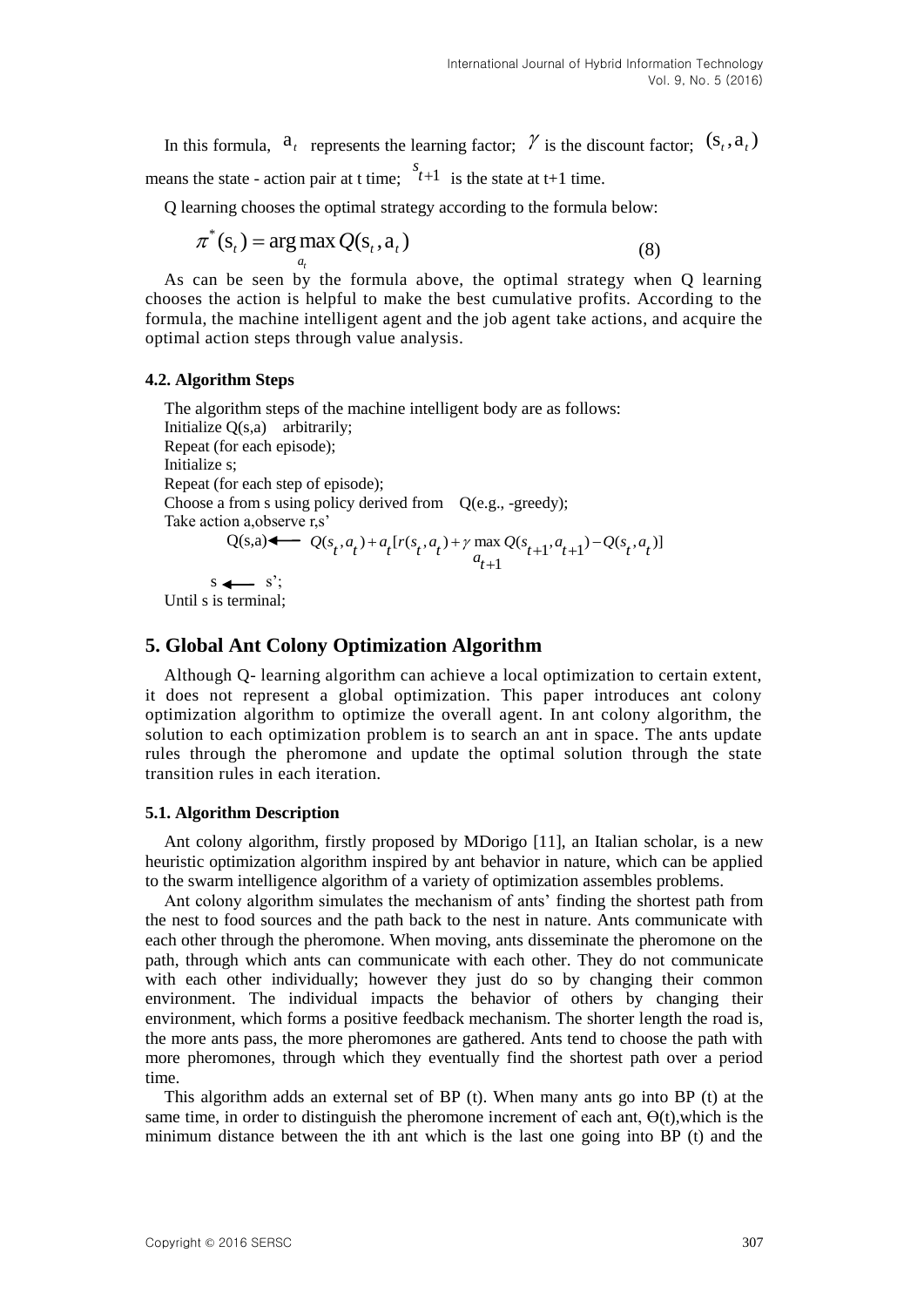International Journal of Hybrid Information Technology Vol. 9, No. 5 (2016)

objective function value of the solution of BP (t), is used as the pheromone released at the ith ant's position.

$$
\theta(t) = \min \sqrt{\sum_{i=1}^{n} (f_i(x) - f_i(x))^{2}} x_{\nu} \in BP(t) \tag{9}
$$

Therefore, the definition of ant colony algorithm pheromone is updated as follows:  
\n
$$
\tau_i(t+1) = \begin{cases}\n\rho \tau_i(t) + \theta(t), x \in BP(t+1) \\
\rho \tau_i(t), \text{Otherwise}\n\end{cases}
$$
\n(10)

 $\varphi$  is represents the evaporation rate.

The formula of the state transition rule of ants is as follows:

The formula of the state transition rule of the state transition rule of the state transition rule of the state transition rule of the state transition rule of the initial state. The formula of the state transition rule of the initial state is as follows:\n
$$
\frac{\left[\tau_{ij}(t)\right]^{\alpha}(\eta_{ij})^{-\beta d_{ij}}}{\sum_{i} [\tau_{ij}(t)]^{\alpha}(\eta_{ij})^{-\beta d_{ij}}},\n(d_{ij} < 0 \cap i \neq j) \cup (d_{ij} = 0 \cap i = 1)
$$
\n
$$
\frac{\prod_{j} \tau_{ij}(t) + \prod_{j} \tau_{ij}(t) \prod_{j} (\eta_{ij})^{-\beta d_{ij}}}{\prod_{j} \tau_{ij}(t) \prod_{j} (\eta_{ij})^{-\beta d_{ij}}}.
$$

$$
d_{ij} = f(x_i) - f(x_j)
$$
 and  $d_{ij} < 0 \land i \neq j \cup d_{ij} = 0 \land i = j$ .  $\alpha$  and  $\beta$  indicate the emphasis degree of the amount of information on the node and the heuristic information respectively.  $\eta_{ij}$  indicates the visibility of information, which takes the reciprocal of the objective function increment and remains unchanged during the process of finding solutions. Probability formula ensures that ant i moves to the area of ant j to obtain a better solution according to the probability, or stays in situ.

#### **5.2. Algorithm Steps**

When the global agent receives information from each machine intelligence agent, it calls ant colony algorithm from the library to make global optimization. The process is as follows:

Step 1: the initial ACO comes from the encoding information fed back by machine intelligence agents. Initialization algorithm parameters include the number of ants ( *k* ), iterations (N), initial pheromone ( $\tau_0$ ), all processes collection ants will visit ( $G_k$ ), the next process collection needing to be visited  $(S_k)$ , the processes collection ants have passed ( $J_k$ ). Every ant is randomly assigned to  $G_k$ . In this case the number of iterations n  $= 0$ :

Step 2: choose search paths. Ant  $k$  ( $k = 1, 2...$ ) chooses the next process according to transition probability equation (9) in collection  $S_k$ .

Step 3: update the processes collection. Update BP  $(t)$ . After ant  $k$  chooses a process according to step 2, it is added into  $J_k$ . At the same time, this process is removed from  $G_k$  and  $S_k$ , and  $S_k$  is updated. If this process is not the last one, the subsequent processes are added into  $S_k$ . The above process is repeated till  $G_k$  is empty.

Step 4: update the pheromone. Update the pheromone using equation (9).

Step 5: repeat from step 2 to step 5, start the next generation of ants search, and look for the global optimization and the iterative optimal ants till the termination condition is met.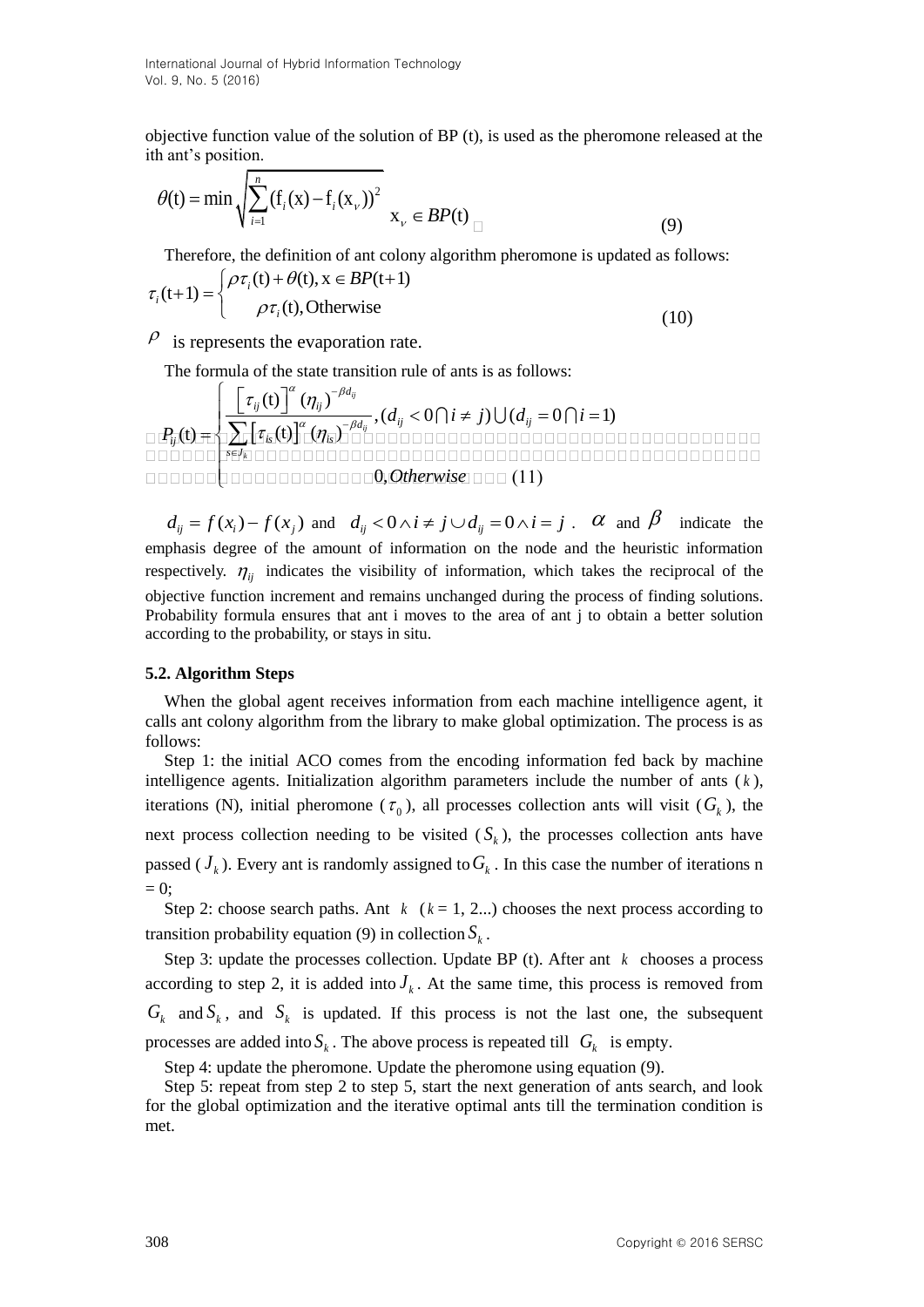## **6. Example Applications**

### **6.1. Example Overview**

Taking a lifting equipment painting workshop of a heavy machinery group as an example, this paper makes a flexible workshop scheduling multi-objective optimization. This workshop has primary equipments necessarily needed for painting process, which includes pretreatment device, cathode electrophoresis equipment, dryers, grinding machines, painting robot, online testing equipment, *etc.*  $T_{ijk}$ ,  $C_{ijk}$  and  $h_i$  can be obtained from the record data of the job process and status on a production line of a workshop. After calculation, 6 jobs, 10 devices, and the flexible workshop scheduling problem of a number of processes of each job are obtained.

## **6.2. Experimental Environment**

Intel (R) Core (TM) i5-34700 CPU @ 3.20GHz, 4.00GB RAMS, Windows 7 OS. This experiment uses JADE to develop multi-intelligence agent system and programs in Eclipse.

## **6.3 Computational Results**

After several experiments, the optimum parameters by using Q learning algorithm and the global intelligence agent are listed below.

## **Table 1. The Best Parameters**

| Q-Learning Algorithm | Ant Colony Algorithm          |  |  |  |
|----------------------|-------------------------------|--|--|--|
| $a_{\text{ }=0.3}$   | $a_{\scriptscriptstyle{0.4}}$ |  |  |  |
| $=0.9$               | $=0.7$                        |  |  |  |

In order to verify the advantage of the algorithm to deal with the problem of multi-objective flexible workshop scheduling optimization, this paper made comparisons using used a few algorithms under the condition of same parameters. Table 2 lists the comparison result of several algorithms' running 50 times respectively. This result shows that this algorithm is better to solve the problem of multi-objective flexible workshop scheduling problem with better performance in processing time and cost.

**Table 2. Comparison between the Proposed Algorithm and Other Algorithms**

|                    | Herein algorithm    |                     | Q-learning algorithm |                     | Ant colony<br>algorithm |                     | Genetic - Particle Swarm |                     |
|--------------------|---------------------|---------------------|----------------------|---------------------|-------------------------|---------------------|--------------------------|---------------------|
| Optimization goal  | Optimal<br>solution | average<br>solution | Optimal<br>solution  | average<br>solution | Optimal<br>solution     | average<br>solution | Optimal<br>solution      | average<br>solution |
| Processing costs   | 95                  | 257                 | 112                  | 297                 | 127                     | 322                 | 101                      | 296                 |
| Processing time    | 206                 | 312                 | 256                  | 332                 | 277                     | 374                 | 227                      | 330                 |
| Finished pass rate | 89                  | 74                  | 79                   | 69                  | 75                      | 64                  | 84                       | 72                  |